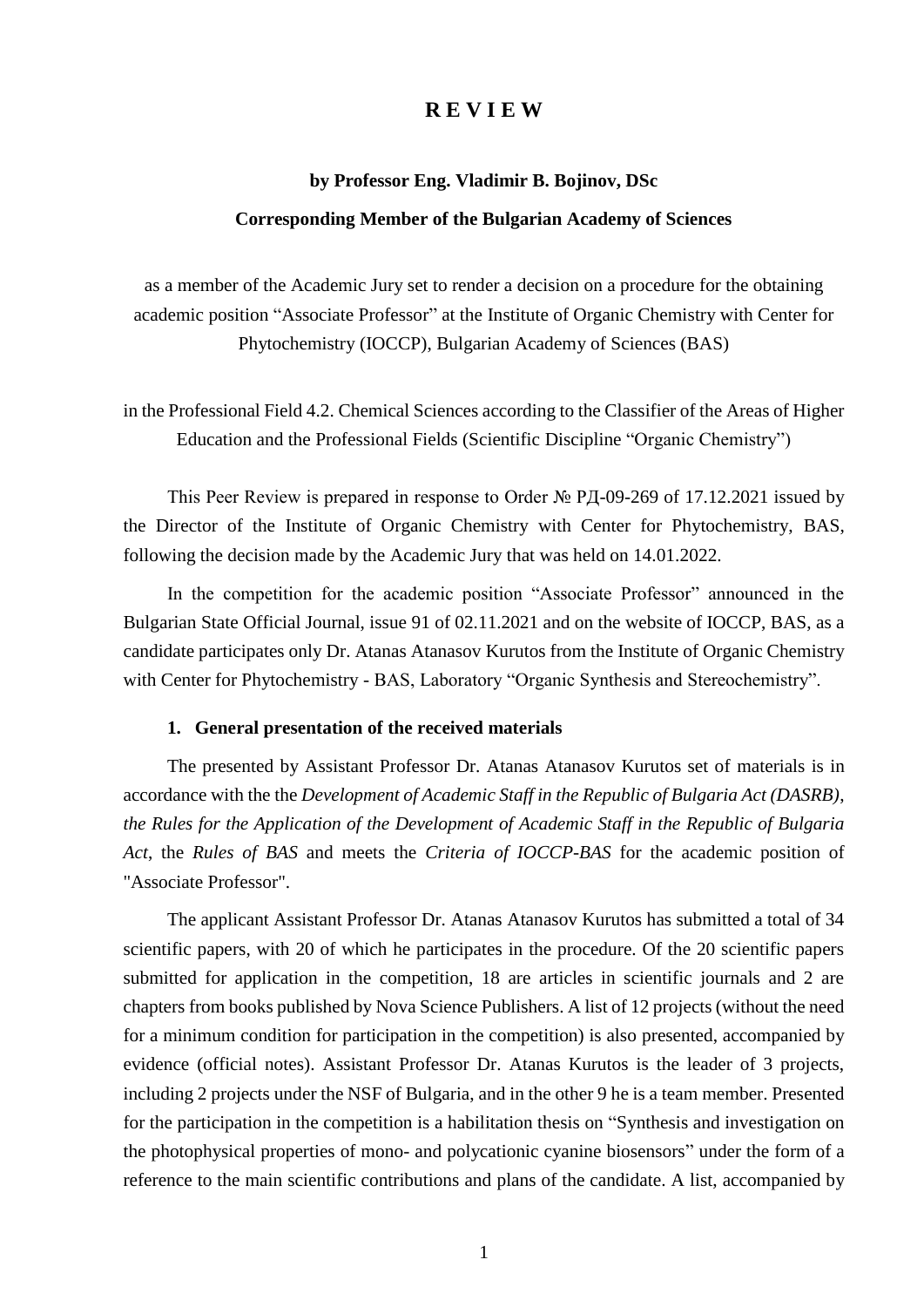evidence, of Dr. Kurutos' participation in 26 scientific forums in Bulgaria (5) and abroad (21) is presented with a total of 31 papers, 11 of which are oral presentations. No evidence is presented for the report under No 23. Participations with No 1-6 were used in the candidate's dissertation, and the report under No 11 of the list is published in full in a collection of the Conference for Young Scientists abroad and is not duplicated by publications from the presented list of scientific papers i.e. it can be added to the list of scientific papers for review.

Twenty-one scientific papers are accepted for the review, which are outside of the candidate's dissertation and the procedure for assistant professor at the IOHCF-BAS and are considered in the final evaluation, as well as 12 research projects, which, however, are not required as a minimum criterion for academic position "Associate Professor" (indicator F). 4 scientific papers on the dissertation and 10 scientific papers used in the taken of academic position of assistant professor are not reviewed. Of the 20 scientific papers accepted for review, 4 publications in journals with a high impact factor and Q1, bearing the required 100 points, participate in the competition as an equivalent number of articles of habilitation thesis (indicator C). The distribution of the remaining 16 scientific papers included in the indicator D, according to the respective Q factors is as follows: Q1 - 7 papers (175 points), Q2 - 3 papers (60 points), Q4 - 1 paper (12 points), 4 scientific papers, incl. 1 report in full text are without SJR or IF, and the other 2 are book chapters (20 points). The total number of points on indicator D is 277, which significantly exceeds the minimum threshold of 220 points.

## **2. Brief biographical information about the candidate**

Atanas Atanasov Kurutos was born in 1988 in Sofia, Bulgaria. He graduated from the Bachelor's Degree in Chemistry in 2010 at Kingston University (UK). In 2013 he graduated with honors from the Master's Degree in Chemistry, in the Master's program "Modern Methods for Synthesis and Analysis of Organic Compounds" at the Faculty of Chemistry and Pharmacy of Sofia University "St. Kliment Ohridski", Bulgaria. In February 2014 he was enrolled as a full-time doctoral student with a 3-year term at the Department of Pharmaceutical and Applied Organic Chemistry at Sofia University "St. Kliment Ohridski" in the professional field 4.2. Chemical Sciences (Organic Chemistry) under the supervision of Prof. Deligeorgiev. In 2016 he received the educational and scientific degree "Doctor" after successfully defending dissertation "Synthesis of cyanine dyes and study of photophysical properties of some of them". During 2012 to 2013 he worked as a chemist, since 2016 as an assistant professor, and from 2018 until now as a senior assistant professor in the Laboratory of Organic Synthesis and Stereochemistry at the IOCCP-BAS.

In November 2015 he specialized in the field of photophysical research of cyanine dyes at the Ruđer Bošković Institute in Zagreb, Croatia. For the period 2017-2018 he conducted a series of short-term postdoctoral specializations at the University of Friborg, Switzerland and the Danish universities Roskilde University and the University of Copenhagen. From 2018 to 2020 he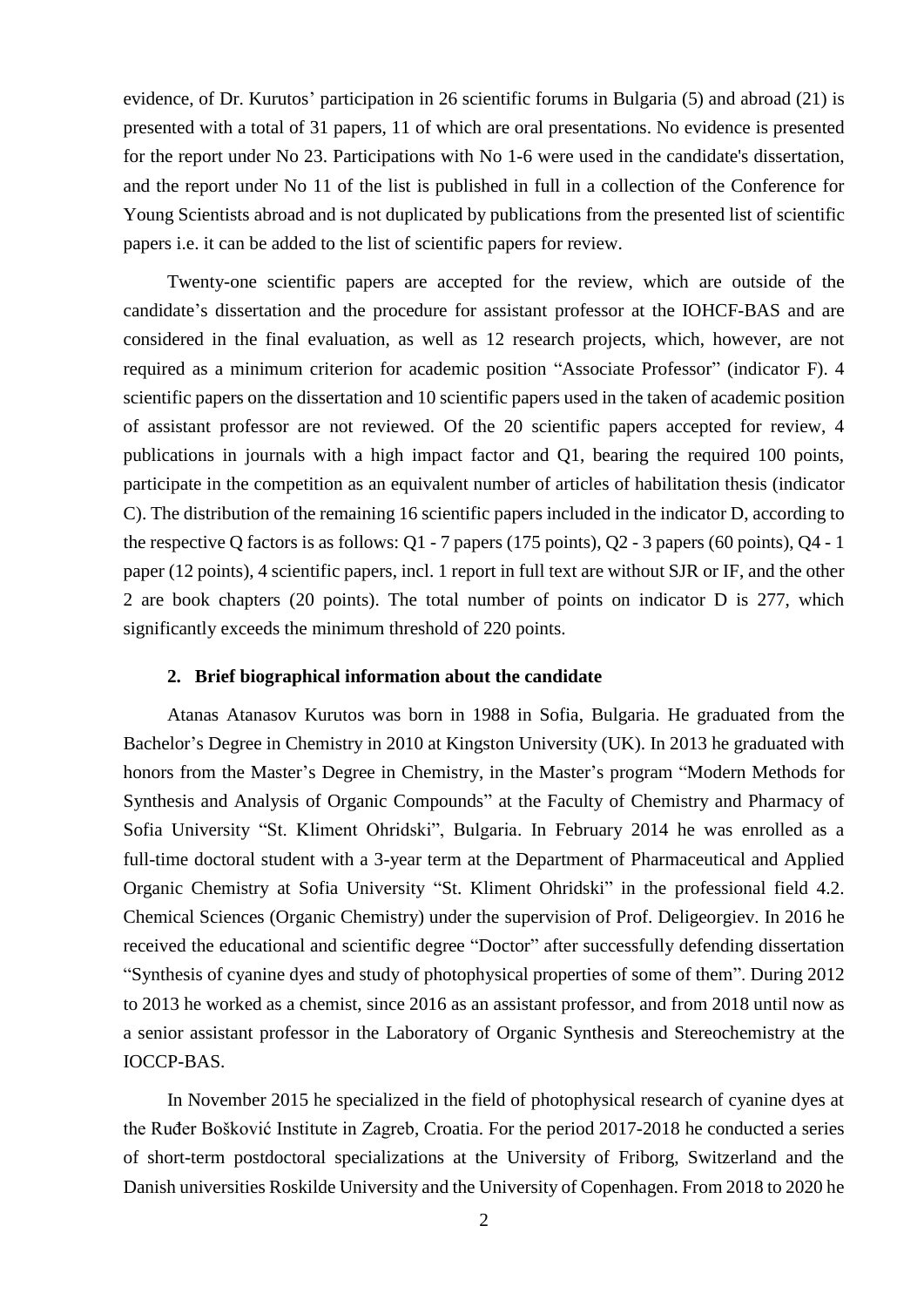was a postdoctoral fellow for 2 years at Keio University, Tokyo, Japan with a scholarship from the Japan Society for the Promotion of Science (JSPS).

He was awarded the EVRIKA Award of the "Evrika" Foundation for achievements in science for 2016, the First Prize for dissertation in the competition "High Scientific Achievements for 2016" of the Union of Scientists in Bulgaria, the "Academician Ivan Yuhnovsky" Award for a distinguished young scientist in the field of organic chemistry for 2020, the Award for best presentation at the Seventh International Conference "Environmental Engineering and Environment Protection" (EEEP'2021). He has reviewed a number of scientific articles for leading international journals published by Elsevier, Springer, Royal Society of Chemistry and MDPI (Multidisciplinary Digital Publishing Institute).

## **3. General characteristics of the candidate's activity**

## *Evaluation of the scientific and scientifically applied activities of the candidate*

Of the 20 scientific papers submitted for thе competition, all written in English, 14 have been published in reputable international journals with a high impact factor – 4 in *Dyes and Pigments* (IF = 4.889), 3 in *Journal of Molecular Liquids* (IF = 6.165) and 1 paper each in *European Journal of Organic Chemistry* (IF = 3.021), *Journal of Inorganic Biochemistry* (IF = 4.155), *Journal of Photochemistry and Photobiology A: Chemistry* (IF = 4.291), *Journal of Molecular Structure* (IF = 3.193) ), *Magnetic Resonance in Chemistry* (IF = 2,447), *New Journal of Chemistry* (IF = 3,591), *Chemical Physics Letters* (IF = 2,338). The total impact factor of these publications is **61.090** or an average of **4.364** per publication, which is a serious attestation for the quality of the scientific production of Dr. Kurutos. One of the presented articles was published in a journal only with Scopus SJR (*Key Engineering Materials*), and another 3 papers were published in a journal without impact factor (JCR) or SJR (*East European Journal of Physics*). Two chapters have also been published in books published by *Nova Science Publishers*, which are also without JCR or SJR. A paper was presented at the *International Young Scientists Forum on Applied Physics and Engineering* in 2016 in Kharkov, Ukraine, which was published in the conference proceedings in full text.

All 21 scientific papers of Dr. Kurutos are co-authored. Nine of the articles have 8 co-authors, 3 articles have 5 co-authors, 2 articles have 6, 7 and 10 co-authors, respectively, 1 article has 2 co-authors and 1 article has 16 co-authors. In 8 of the publications, Dr. Kurutos is the first author, and in 7 of them he is the corresponding author. He is the first author of the four publications participating in the competition as an equivalent number of articles on habilitation thesis (indicator C), and for 3 of them he is a corresponding author.

## *Evaluation of educational and pedagogical activity*

No information about the textbooks issued by the candidate, conducting lecture courses, working with students, graduates and doctoral students.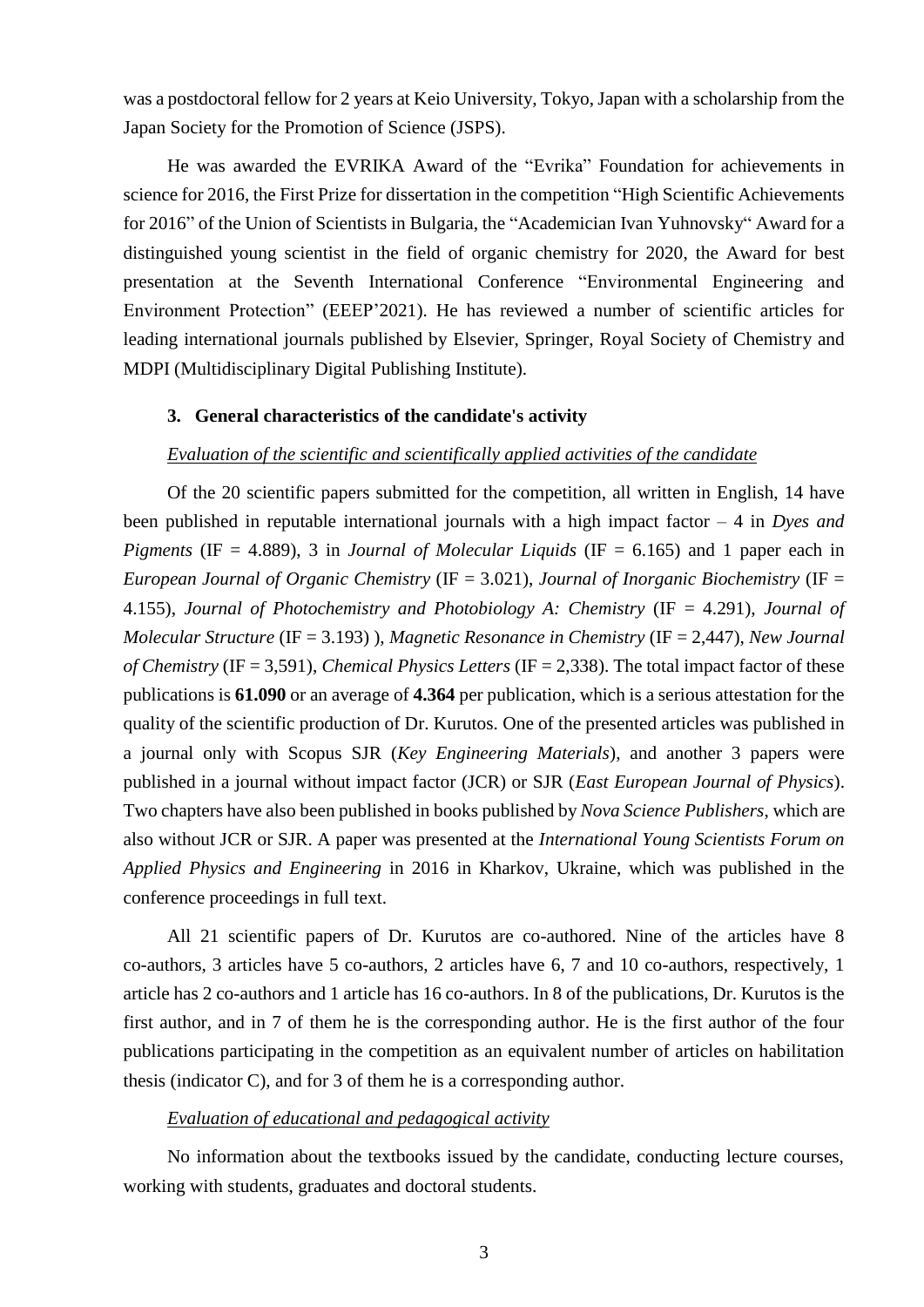## *Scientific contributions and citations*

The scientific interests of Ch. Assistant Professor Dr. Atanas Kurutos are mainly in the field of synthesis of new mono- and polymethine dyes with one or more positive charges and study of the possibilities for their application as fluorescent biomarkers. The main scientific contributions in the publications of Dr. Kurutos, presented for participation in the competition, can be summarized as follows (I accept the distribution made by the candidate as appropriate):

# *1. Synthesis and investigation of cyanine dyes and complexes as fluorescent markers for nucleic acid labeling and application in confocal microscopy.*

This is the largest group of the scientific production of Assistant Professor Kurutos, covered by 10 publications. A total of 31 cyanine dyes and their complexes have been synthesized and photophysically studied [publications 15, 16, 17, 19, 23, 24, 26, 28, 30 and 33]. Depending on their application, the dyes can be divided into the following 3 main groups:

## *Fluorescent markers for nucleic acids*

A series of lipophilic monomethincyanine dyes containing more than one quaternary ammonium atom has been synthesized [16]. Preferential marking of double-stranded helices was achieved, observed due to a drastic increase in the fluorescent intensity. In aqueous buffer solutions, the dyes showed a strong affinity for double-stranded DNA/RNA. The fluorophores studied were found to interact primarily through intercalation (reversible inclusion of a molecule between two other molecules) with the double-stranded DNA helix (ds-DNA). Using confocal microscopy it was found that 2 of the new compounds penetrated the cell wall and were localized in mitochondria and/or nucleoli.

Amino acid derivatives were obtained by copper(I)-catalyzed "click" reaction (azide-alkyne cycloaddition) with monomethine cyanine dyes [17]. The compounds are characterized by low cytotoxicity, large increase in quantum yield in the presence of nucleic acids, efficient cell uptake and specific staining of mitochondria, which defines them as promising biomarkers.

A modified and environmentally friendly concept for the synthesis of chlorinated analogues of commercial fluorophore *thiazole orange* has been proposed, in which the final products are obtained with higher yields and purity [26 and 30]. The synthesized compounds showed 100 times lower cytotoxicity compared to the commercial analogue, higher photostability and more stable complexation with biomacromolecules.

## *RNA-selective dyes*

New carbocyanine dyes with high photostability, low cytotoxicity and selective multiple amplification of their emission signal in the presence of ribonucleic acids have been synthesized [33]. The compounds also show a high antitumor potential, especially against difficult-to-treat colon cancer.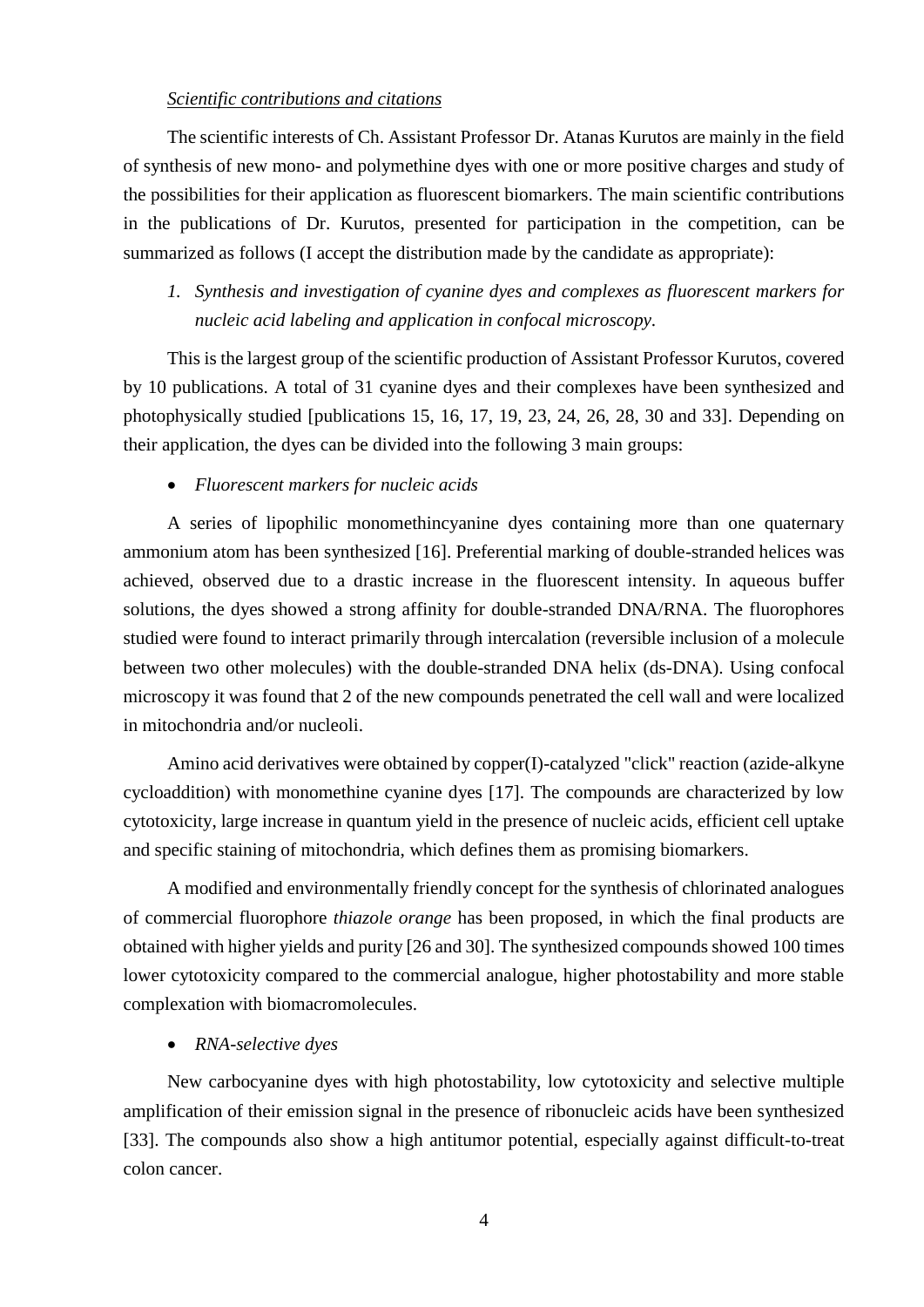*Oxazole Yellow* analogues with halogen included in the benzoxazole heterocycle and increased lipophilicity have been synthesized for the first time by introducing an extended alkyl chain at the nitrogen atom of the quinoline residue and examined as potential markers for labeling MS2 bacteriophages [28]. The study is a prerequisite for the development of specific viral markers for future biomedical applications.

 *Fluorogenic substances for the visual discrimination between live/apoptotic cells and cell cycle analysis*

A series of new monomethine cyanine dyes with two positive charges was synthesized, with an emphasis on the introduction of a halogen atom into the quinoline fragment [15 and 26]. In the cell cycle study, a significant increase in the emission intensity of the compounds after DNA binding was observed, which defines them as a solid alternative to the widely used commercial biomarkers for antibodies in a number of cell assays.

## *2. Synthesis and investigation of markers for insulin amyloid fibrils*

A number of new mono- and polymethine dyes with potential application as markers for pathogenic protein aggregates and amyloid fibrils have been obtained [18, 20, 21, 22, 29 and 34]. Six monocationic trimethine cyanine and two heptamethine cyanine dyes that form aggregates by interaction with the amyloidogenic protein lysozyme have been synthesized [18, 21]. A relationship between the structure of the dyes and their sensory action has been established, as well as the potential of the new compounds as agents complementing the classic amyloid markers *Thioflavin T* and *Congo Red*.

The potential of 23 newly synthesized cyanine dyes as inhibitors of insulin amyloid fibrils formation has been studied [22]. It has been found that tri- and pentamethincyanine dyes, which have specific structural features, most effectively inhibit *in vitro* the elongation of amyloid fibrils. Possible mechanisms for limiting the formation of insulin amyloid in the presence of cyanines have also been formulated.

FRET has been successfully used for the first time in a donor-acceptor combination of commercial *Thioflavin* and a series of trimethine cyanine dyes to distinguish between unfibrillated and fibrillar forms of insulin [34].

## *3. Synthesis and investigation of pH sensors*

A series of symmetric heptamethine cyanine dyes containing mono-substituted piperazine as a pH-receptor fragment was synthesized for the first time [27]. Both piperazine nitrogen atoms have been found to be involved in the sensory process, with sensory efficiency attributed to geometric changes in the piperazine moiety depending on the pH of the medium rather than to intramolecular charge transfer (ICT) or another phenomenon that could be with high probability the photoinduced electron transfer at this type of receptors. Nevertheless, sensory activity, low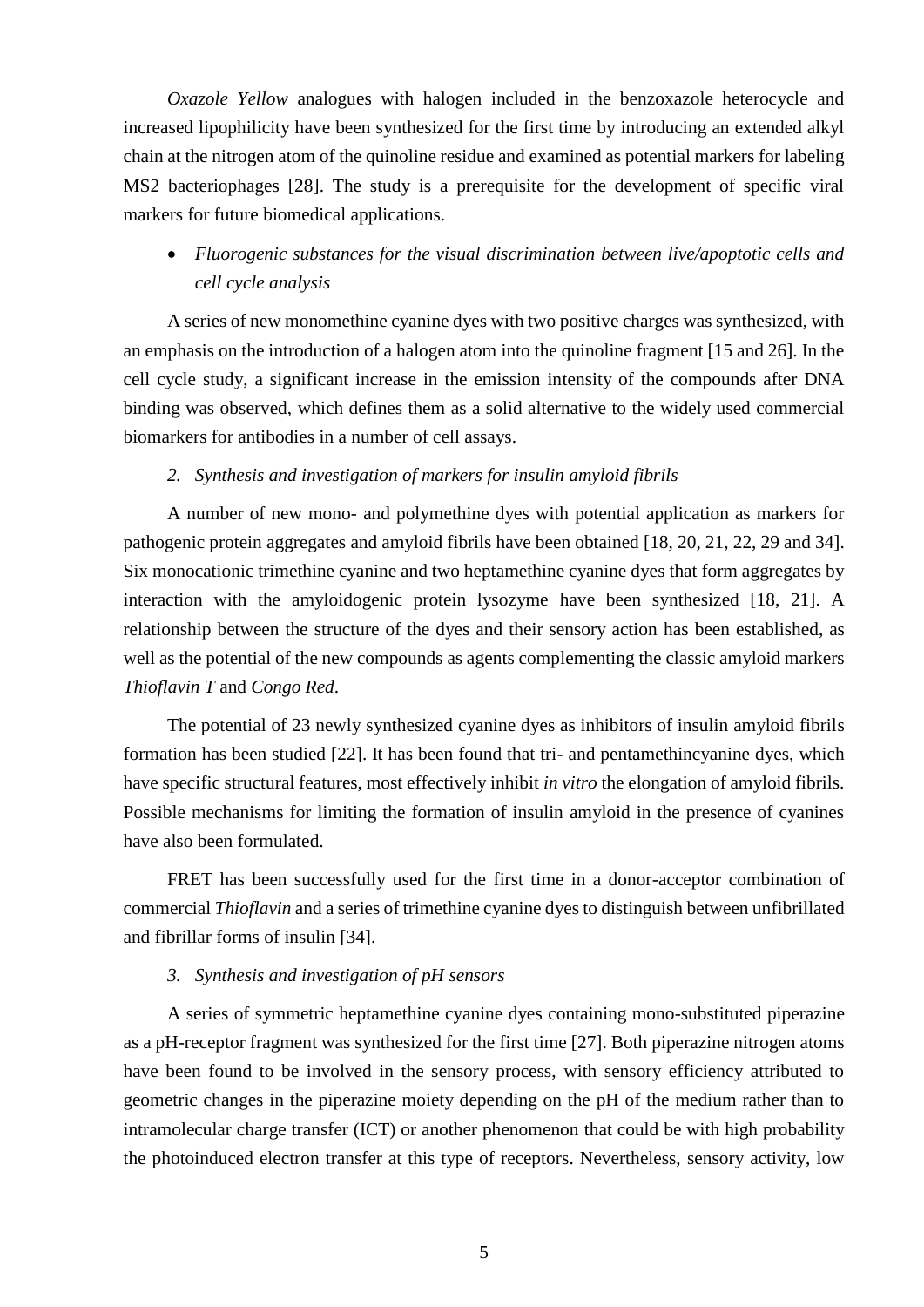cytotoxicity and effective labeling of tumor cells demonstrate the high potential of the novel compounds as effective pH markers in biological environments.

Three benzothiazole derivatives of heptamethine cyanine dyes containing *meso*-positioned secondary nitrogen atom was synthesized [31]. The photophysical behavior of the novel compounds was also studied.

## *4. Others*

Two of the candidate's works are related to topics other than the synthesis and application of polymethine dyes and their use as biomarkers, although some of the synthesized quaternary dye derivatives have been successfully used as corrosion inhibitors for galvanized steel [25]. Five new arylhydrazone switches have been synthesized and their conformation was studied in detail, as well as their configurational changes as a function of pH of the medium [32].

All contributions in the publications of Assistant Professor Dr. Atanas Kurutos can be qualified as scientific and scientifically applied and to be related to the demonstration with new instruments of significant new aspects of existing scientific areas and problems.

Assistant Professor Dr. Atanas Kurutos has presented a list of all 110 found citations on his scientific papers, 50 of which are selected for the current procedure without being used in other competitions for academic positions and scientific degrees. The 50 citations submitted for this competition come from authoritative international scientific journals with a high impact factor, which are referenced and indexed in the world-famous SCOPUS database, forming 100 points on indicator E, with a required minimum of 70 points. According to information from the SCOPUS database, the works of Dr. Kurutos have been cited a total of 75 times and have an *h*-index = 6, which satisfies the criterion of IOCCP-BAS for obtaining the academic position of "Associate Professor". All citations selected for the competition are by foreign authors, except for one source (No 9 from the list), in which the author's team is international with Bulgarian participation.

All citations participating in the competition are correctly presented after the exclusion of self-citations of all authors and are an excellent certificate for international recognition and high quality of the scientific production of Dr. Kurutos.

#### *Implementation activity*

There is no information about the candidate's implementation activities. No copyright certificates, patents or other documents for such activity have been submitted.

## **4. Assessment of the personal contribution of the candidate**

The publications presented for participation in the competition by Dr. Kurutos are collective, and most of them have a significant number of co-authors, which is mainly due to the multidisciplinary nature of their content. Despite the large number of co-authors, the personal contribution of the candidate to the results obtained in scientific papers with his participation is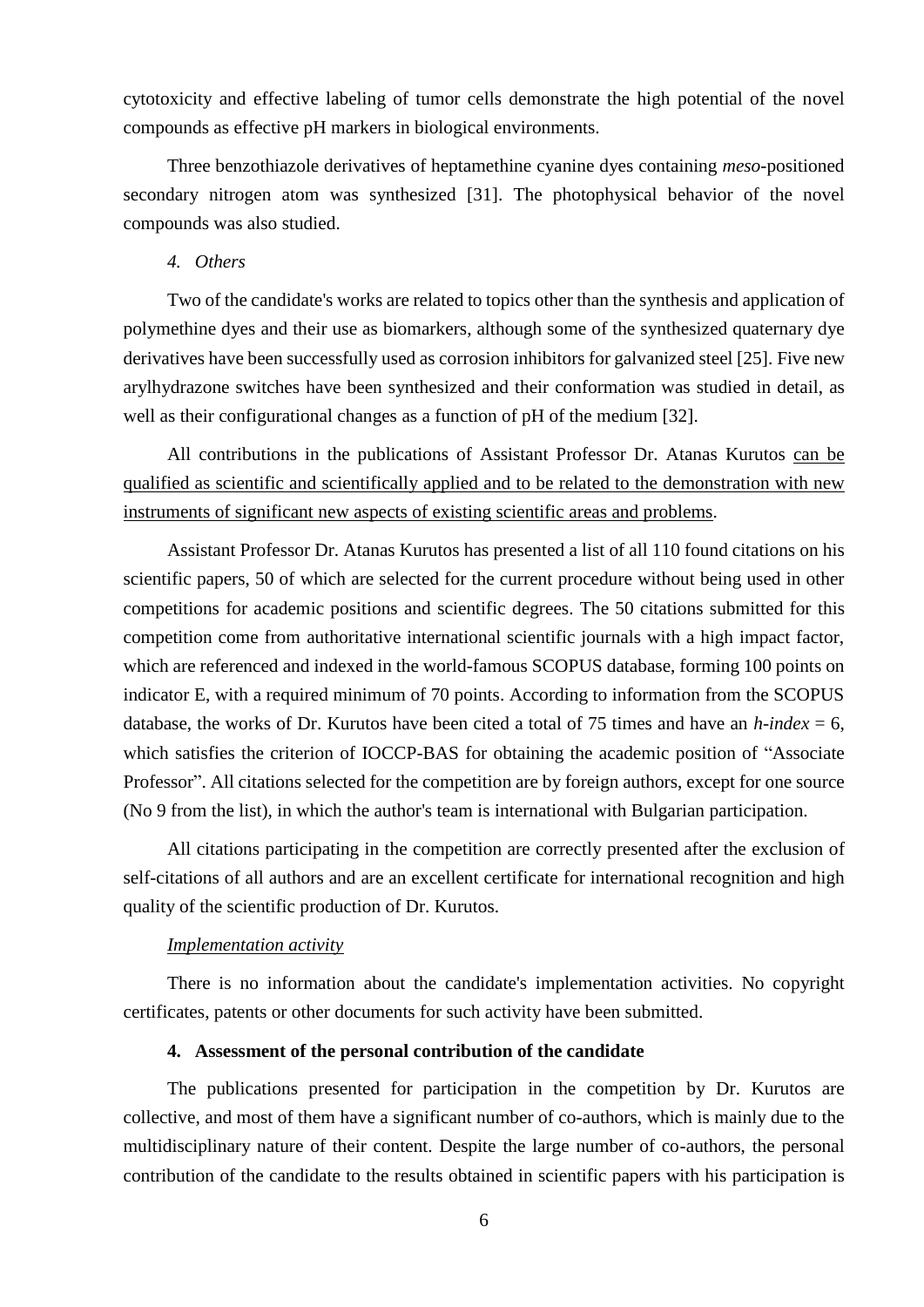indisputable, as the subject of most of them is a kind of continuation of the theme of his dissertation under supervision of Prof. Deligeorgiev. In addition, for about half of the scientific publications submitted for participation in the competition, Assistant Professor Kurutos is a leading author and/or author for correspondence.

## **5. Critical remarks and recommendations**

Most of the scientific works of Assistant Professor Atanas Kurutos participated in the competition are published in reputable international journals, known for its high demands on the quality of scientific products presented for publication. The works of Dr. Kurutos have been reviewed and evaluated by qualified specialists in the field from around the world, but nevertheless, they can be asked questions that should be accepted not as a challenge to the excellent results, but as recommendation for improving the future work of the candidate.

For example, Article No 16 commented that only two of the synthesized dyes target mitochondria and / or nucleoli. In this regard, the question arises, have studies been conducted to establish the relationship between structure and sensory activity of this class of dyes? A relationship between structure and activity has been observed in a number of publications, but it is not clear by what mechanism the different structural elements influence the sensory properties of the fluorophores. Also, is it clear by what mechanism the synthesized compounds mark (react with) DNA/RNA and what is the connection with the processes of their aggregation, planarization and hardening for the sharp increase in their fluorescent intensity?

Many publications have commented that the reason for the sharp (sensory) increase in the fluorescent intensity of the dyes is formation of aggregates. For example, in the Habilitation Thesis (p. 7, last paragraph) it is claimed that in the presence of fibrillary insulin cyanine fluorophores increase their emission signal hundreds of times due to the transformation of the structure of the dyes into H-aggregates. At the same time, Article No 34 (Results and Discussion, first paragraph) states the opposite statement that the decrease in fluorescent intensity of the dyes in the presence of fibrillar insulin is due to the formation of non-fluorescent H-aggregates! The question arises, what could be the reason for such a contradictory interpretation of the results? In addition, if the reason for the fluorescence of H-aggregates in the presence of fibrillar protein is a change in their geometrical characteristics and electronic structure, it should be clarified what exactly these changes are.

Studies for changes in the fluorescence intensity of compounds as a function of pH have shown a significant increase in the emission after transition to an acidic environment in compounds with secondary or methylated terminal piperazine nitrogen atom [27, Figure S37]. No possible photoinduced electron transfer (PET) has been observed or commented on in the publication, which could most likely be responsible for the sensory behavior of this type of structure, especially since the basicity of the piperazine nitrogen atoms is different! Furthermore, in similar structures, contrary to the conclusion in Article No 27, Article No 31 states that the